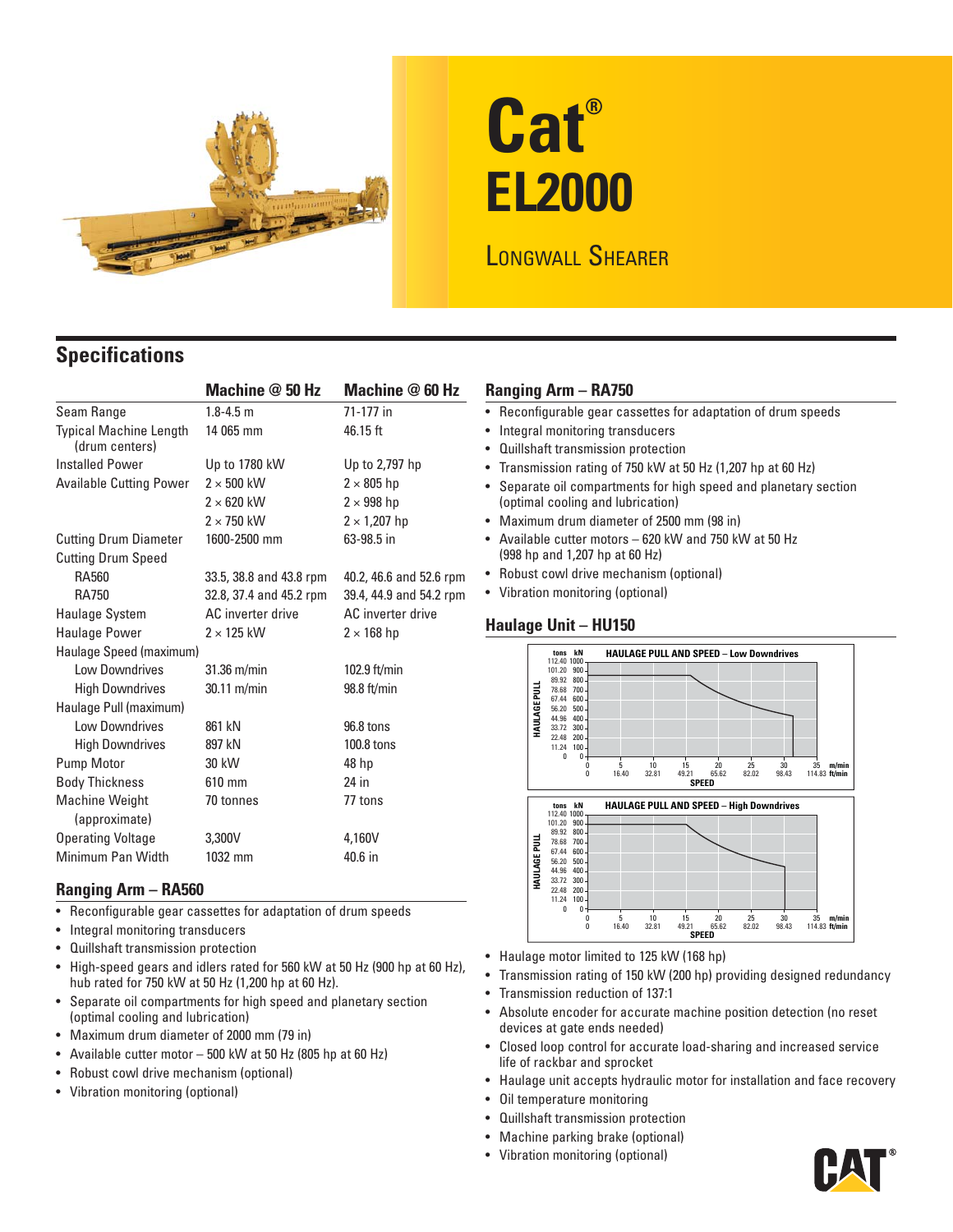## **EL2000 Longwall Shearer**

#### **Downdrive**

- Configurable for direct and indirect drives
- Fully removable, modular gearbox
- Designed for superior serviceability with quick and easy access for maintenance (Higher variants use cartridge design for top drive wheel assembly/lower versions provide access via top cover)
- Transmission rating of 125 kW (168 hp) for low downdrives/150 kW (200 hp) for high downdrives
- Trapping shoe with replaceable wear inserts (for indirect drives), safe and easy to replace
- Suitable for all rack type systems
- Reconfigurable downdrive and shoe posts for different pan widths and seam heights

#### **Powerpack – PP2**

- Single powerpack with less parts to fail and less tasks for quick and easy maintenance
- Fixed displacement pump with two options:

|                 | <b>Capacity</b>          | <b>Capacity</b> | <b>Operating</b>         |
|-----------------|--------------------------|-----------------|--------------------------|
|                 | at 50 Hz                 | at 60 Hz        | <b>Pressure</b>          |
| <b>Standard</b> | 49 L/min                 | 59 L/min        | 280 bar                  |
|                 | $(10.8 \text{ gal/min})$ | $(13$ gal/min)  | $(4,060 \,\mathrm{psi})$ |
| <b>Option</b>   | 62 L/min                 | 74 L/min        | $225$ bar                |
|                 | (13.6 gal/min)           | (16.3 gal/min)  | $(3,260 \text{ psi})$    |

- Robust hydraulic reservoir of 140 L (37 gal) capacity
- Integral monitoring transducers (oil level and temperature)
- For use with ISO 68 hydraulic oils
- Available with 6 section valve bank
- Reliable low-voltage pump motor rating of 30 kW @ 50 Hz (48 hp @ 60 Hz)
- Optional boost valve for accelerated gate end operations (recommended for cowls)

#### **Mainframe – MF2**

- High structural integrity and absorption of all cutting and haulage forces, providing maximum protection for all major units
- Maximum protection of electrical boxes, providing the highest level of flameproof integrity, protects gearboxes against torsion
- Split mainframe is available in case of transportation limitations
- Modular design enabling for selective overhauls
- Spray boom retrofittable
- Mainframe add additional weight to cope with the most challenging cutting conditions

#### **Electrical Control Box – ECB2**

- This flameproof module contains most of the shearer electrical control and power distribution components.
- High current carrying capacity of 400 amps; accommodation of trailing cables up to 120 mm² (4/0 AWG)
- Internal chassis can be 'bench built,' tested and stored
- LV circuit breakers resettable through FLP cover (reduced downtime) Powerful PMC Evo-S control system with state-of-the-art Ethernet communication
- Containing cutter motor contactors, circuit breakers, control transformer, current monitoring, HV fuses, earth leakage and visible disconnect

#### **Haulage Transformer Box – HTB2**

• Flameproof module containing the main 253 kVA haulage transformer, power supplies, auxiliary transformer, drive system circuit breaker, hydraulic pump motor, and a 250 kW (335 hp) 600V AC inverter drive with integrated regenerative breaking.

#### **Electrical Material**

- This model of shearer is available with headlights, cameras, methane monitoring, end displays and audible alarms.
- All electrical material is designed and certified to IEC standards and also complies with other regional and national standards, such as MSHA, GOST, MA, ATEX and DGMS, as well as Australia's New South Wales and Queensland regulations.

#### **Hydraulic Material**

- All hose assemblies are to ISO 6805 and proof tested according to EN ISO 1402.
- The hoses are assembled to Hose Assembly Standard DIN 20066.
- Hose selection and routing per industry standard best practices (including MDG41, ISO TS 17165N2 and SAE J1273)
- Cat® hoses are aligned with the standards of MSHA, DGMS and MA

#### **Water Material**

- All Cat hose assemblies are designed according to ISO 6805 and proof tested according to EN ISO 1402.
- The hoses are assembled to Hose Assembly Standard DIN 20066.
- Hose selection and routing per industry standard best practices (including MDG41, ISO TS 17165N2 and SAE J1273).
- Cat hoses are aligned with the standards of MSHA, DGMS and MA. MDG 41 compliant hoses are available for Australia.
- Stainless steel fittings (optional)
- Onboard water filtration (optional)

#### **Dust Suppression**

- Wide range of dust suppression solutions available:
	- Body sprays
	- Spray booms
	- Sloughing plate sprays
	- Spray rings (in place of cowls)
- Shearer clearers

#### **Health Monitoring**

• A comprehensive health monitoring system is available, including oil levels and temperatures, flows, pressures and vibration analysis.

#### **Machine Automation and Communication**

- Distributed, high-performance PMC-S control system for machine control, health monitoring, system protection and predictive maintenance
- Modular design allows individual configuration (from basic monitoring and protection to advanced automation) to meet customer requirements
- Fast Ethernet Broadband communication allows enhanced diagnostics and analysis
- Control system architecture with backup functionality
- Widespread use of intrinsically safe components for improved serviceability and maintenance
- Machine performance algorithm "advanced motor and speed control" for increased machine uptime, coal production and longer service life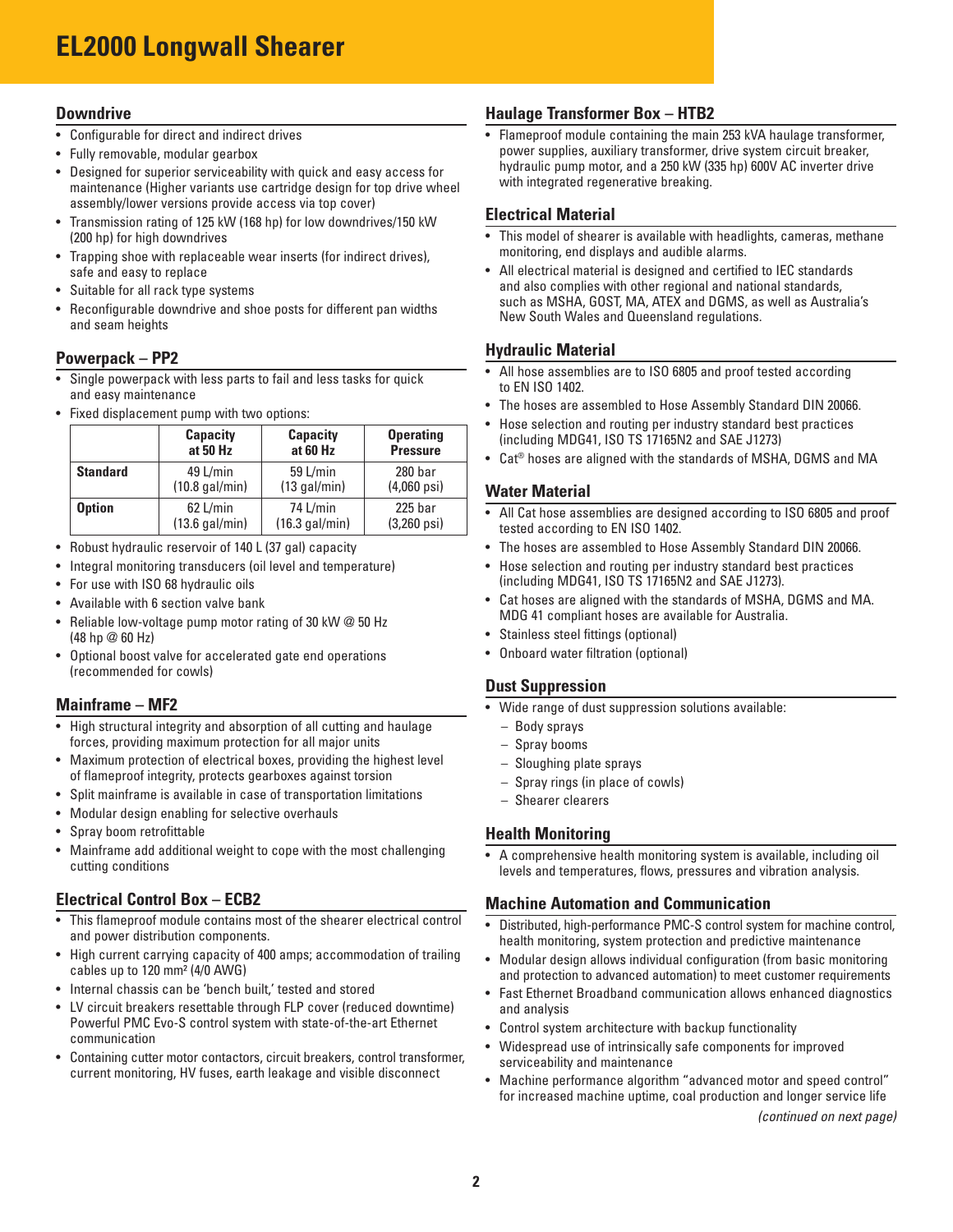#### **Machine Automation and Communication** *(continued)*

• Shearer automation levels available:

**Typical Machine Configurations**

- Standard Machine Control
- Basic Automation
- Advanced Automation (including face alignment horizon control)
- Pan Angle Measurement System (PAMS) enabling fully automated gate end cutting sequences without machine operator interactions (optional)
- Horizon Control from PMC-R Controls to allow corrections to Floor and Roof drum cutting heights (optional)
- Shearer Remote Operation to allow machine control from a safe remote location outside the face (optional)

#### **Remote Control**

- Lightweight handheld device
- Color graphic display
- Tilt, drop and impact detection



#### **Dimensions**

|                                               |           | Low      |           | <b>Mid-Low</b> |           | Mid-Hiah |           | <b>High</b> |  |
|-----------------------------------------------|-----------|----------|-----------|----------------|-----------|----------|-----------|-------------|--|
| 1 Distance between Drums with Arms Horizontal | 14 065 mm | 554 in   | 14 065 mm | 554 in         | 14 065 mm | 554 in   | 14 065 mm | 554 in      |  |
| 2 Distance between Ranging Arm Hinge Points   | 8435 mm   | 332 in   | 8435 mm   | 332 in         | 8435 mm   | 332 in   | 8435 mm   | 332 in      |  |
| 3 Distance between Trapping Shoe Centers      | 6398 mm   | 252 in   | 5985 mm   | 236 in         | 6541 mm   | 258 in   | 5985 mm   | 236 in      |  |
| 4 Cutting Height<br>Maximum                   | 3930 mm   | $155$ in | 4130 mm   | 163 in         | 4330 mm   | 170 in   | 4560 mm   | 180 in      |  |
| Minimum                                       | 1800 mm   | $71$ in  | 1900 mm   | 75 in          | 2200 mm   | 87 in    | 2500 mm   | 98 in       |  |
| 5 Top of Mainframe                            | 1467 mm   | 58 in    | 1518 mm   | 60 in          | 1567 mm   | 62 in    | 1647 mm   | 65 in       |  |
| 6 Shearer Drum Undercut of Floor              | 400 mm    | $16$ in  | 500 mm    | $20$ in        | 600 mm    | 24 in    | 670 mm    | 26 in       |  |
| 7 Ranging Arm Length (Hinge to Drum)          | 2815 mm   | $111$ in | 2815 mm   | $111$ in       | 2815 mm   | $111$ in | 2815 mm   | $111$ in    |  |
| 8 Drum Diameter                               | 1600 mm   | $63$ in  | 1900 mm   | 75 in          | 2200 mm   | 87 in    | 2500 mm   | 98 in       |  |

Please note!!! All dimensions are approximate. All values based on Pitch 147, T11. Low based on DD360. Mid-Low based on DD410. Mid-High based on DD460. High based on DD540. Inch values rounded.